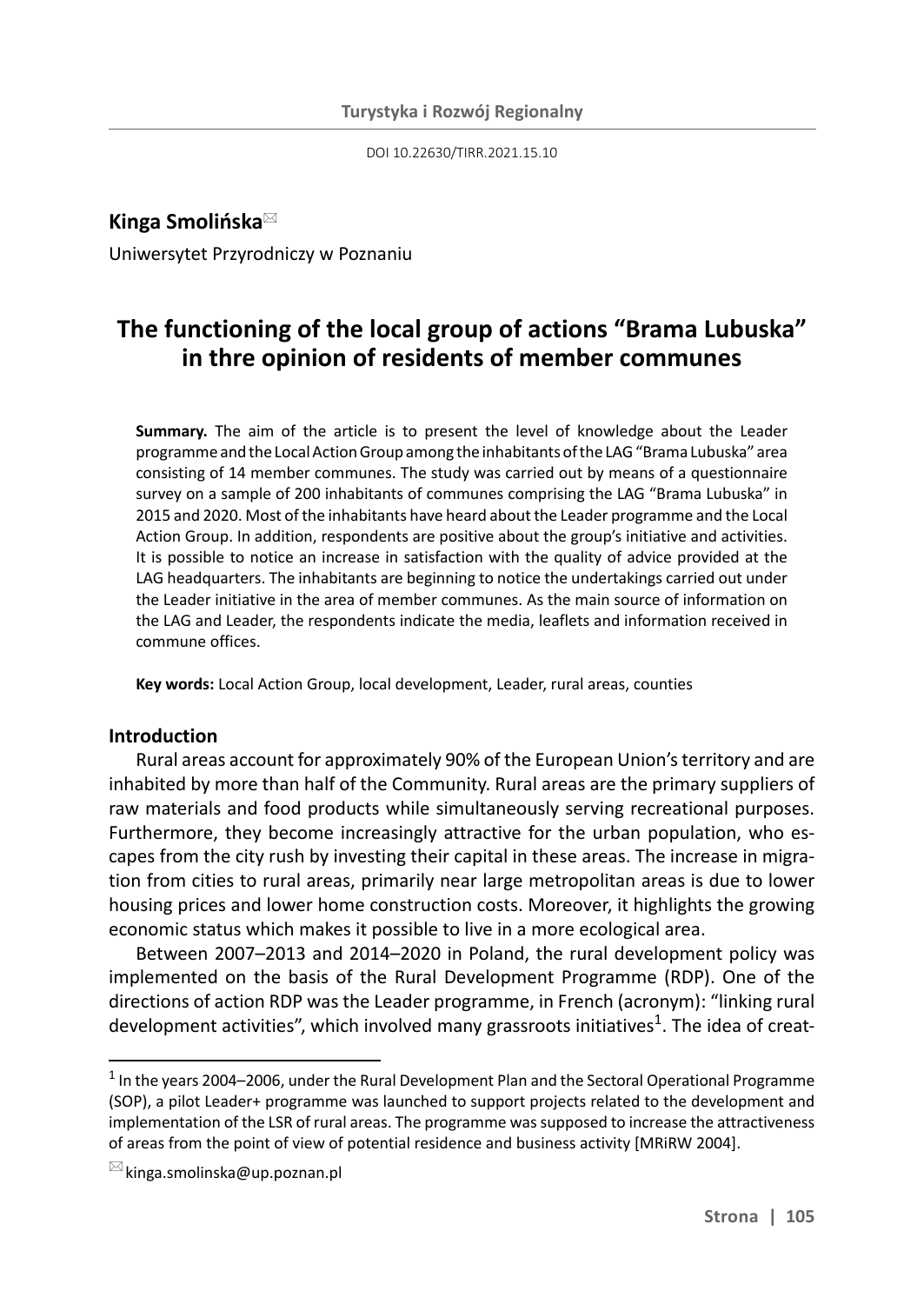ing such links is a peculiar method of implementing and mobilising rural development through the activation of local communities, which constitutes a certain type of cooperation of the rural community<sup>2</sup>.

The history of the initiative Leader dates back to the '90s of the 20th century, yet in Poland, it rose in importance in 2007 when the process of establishing Local action groups (LAGs) began<sup>3</sup>. Furthermore, the process of creating and implementing the Local Development Strategy, along with innovative projects, was also launched through sectoral cooperation and increased activation of the rural community<sup>4</sup> (Table 1).

| Leader programme                                                                    | <b>Duration</b> | <b>Main activities and assumptions</b>                                                                                                                                |  |  |
|-------------------------------------------------------------------------------------|-----------------|-----------------------------------------------------------------------------------------------------------------------------------------------------------------------|--|--|
| Leader I                                                                            | 1991-1993       | Creating a new approach to aid rural development                                                                                                                      |  |  |
| Leader II                                                                           | 1994-1999       | Continuation and expansion of experience and activi-<br>ties of Leader I                                                                                              |  |  |
| Leader $+$                                                                          | 2000-2006       | Implementation of Local Development Strategies, cre-<br>ations of links activating local communities at the local<br>level                                            |  |  |
| Leader (axis 4)                                                                     | 2007-2013       | Increased activation of the rural population, raised ef-<br>ficiency in managing local resources and their impor-<br>tance                                            |  |  |
| Leader (CLLD - Community-<br>-Led Local Development)<br>(cont. of Leader 2007-2013) | 2014-2020       | "Supporting local development in rural areas" within<br>the priority of "supporting social inclusion, poverty re-<br>duction and economic development in rural areas" |  |  |

**Table 1.** History of the Leader initiative

Source: own study based on Hadyński J., Kiryluk-Dryjska E., Chmieliński P.: Program Leader w zrównoważonym rozwoju obszarów wiejskich (Leader Programme in Sustainable Rural Development), IERiGŻ- -PIB, Warszawa 2015, Information about Leader, http://www.prow2007.sbrr.pl/index,32,60,pl.html (access: 20.12.2020).

On the one hand, Leader is a relatively simple method, focusing on several primary principles: territoriality – the programme is implemented on a given territory, which,

<sup>&</sup>lt;sup>2</sup> A. Wojewódzka-Wiewiórska: The role of local action groups in rural development in Poland based on a selected example, Annals of the Polish Association of Agricultural and Agrobusiness Economists 2019, XXI(4), p. 579–582; K. Zajda: Problems of functioning of Polish local action groups from the perspective of the social capital concept, Eastern European Countryside 2014, 20, p. 73–90.

 $3$  Principles of creating Local Action Groups: 1) The LAG must involve a three-sector partnership, i.e. consisting of representatives of three sectors, 2) it must have administrative potential, necessary to manage public funds and implement the LDS (Local Development Strategy), 3) it must operate in an area of between 10 and 150 thousand residents and conduct operations developed within the LDS, 4) only one Local Action Group can prosper in a given area.

<sup>&</sup>lt;sup>4</sup> A. Nedelcua, A. Tatarub, J. Subićc, B. Kuzmand: The Local Action Group, Local Sevelopment Model based on community. Case study LGA "Land of Vineyards and Wine" Vrancea. Procedia Economics and Finance 2015, 22, p. 706–710; A. Volk, S. Bojnec: Local action groups and the LEADER co-financing of rural development projects in Slovenia, Agricultural Economics 2014, 60 (8), p. 364–375; J. Reijnen: The role of local authorities in fostering local initiatives. [In] Sutton A (ed.): Local initiatives. Alternative path for development. Press Interuniversitaires Europeennes 1987, p. 55–57.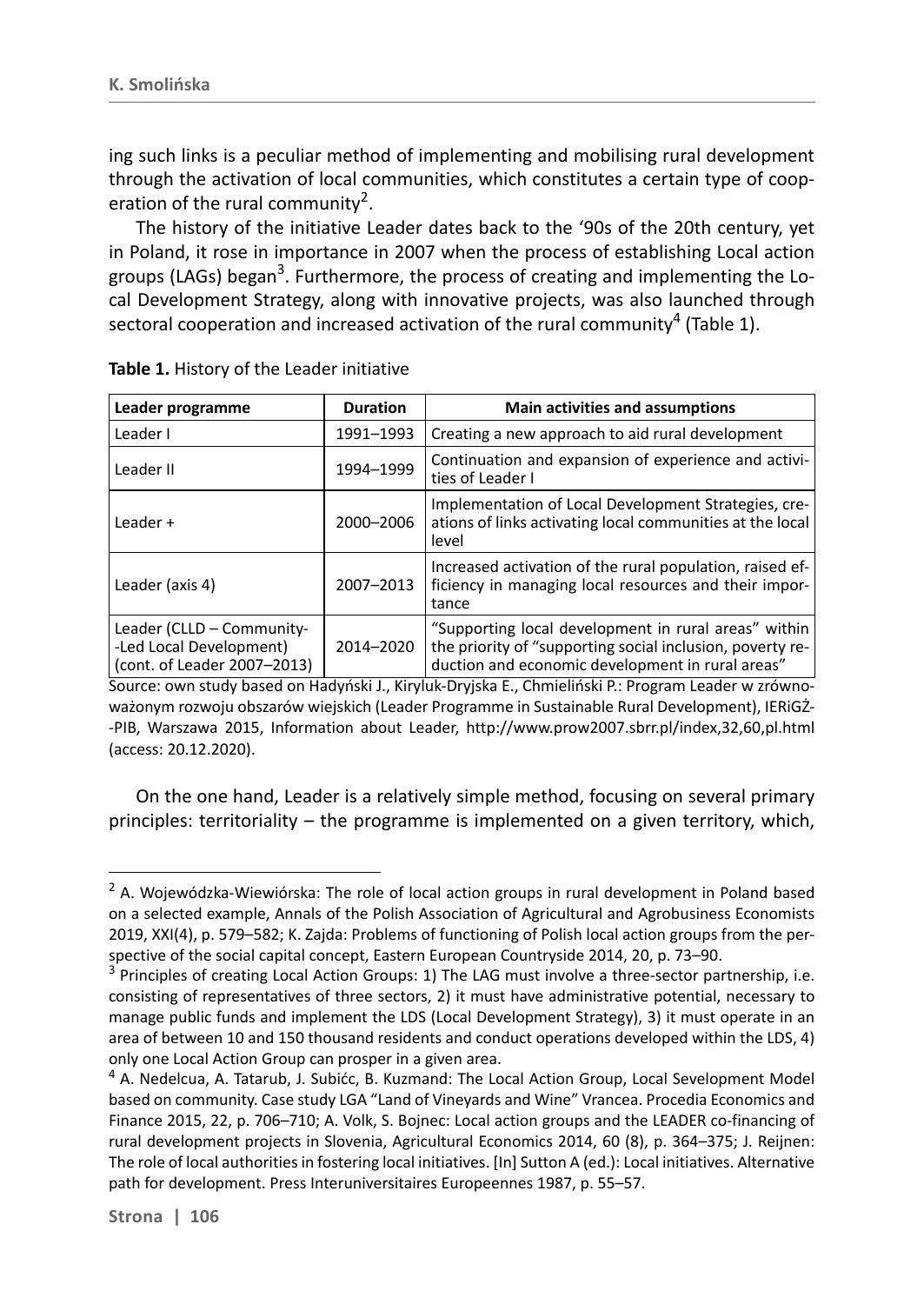as a rule, must be coherent, i.e. have a common identity<sup>5</sup>. The initiative's grassroots character constitutes the second principle, under which the inhabitants should be activated in the decision-making process through the LAGs<sup>6</sup>. The integrity of approach and managing cases in the context of a specific area, as well as focusing attention on its conditions, resources, opportunities and limitations are associated with the third principle. The fourth rule relates to the partnership<sup>7</sup>.

Based on the same principles, LAGs consist of three categories of partners, i.e. public, private and social sectors. The first group comprises primarily of municipalities or, less frequently, county local self-governments. The second consists of entrepreneurs and private individuals, while the third includes organisations, i.e. various associations and foundations<sup>8</sup>.

The partnership further indicates that the group is open to new members and does not limit itself to the circle of the founding individuals. The fifth principle revolves around self-management at the local level<sup>9</sup>. The LAG is a decision-making unit managing its finances according to the established rules $10$ . Innovation constitutes the sixth rule. Leader focuses on searching for new innovative methods of solving problems which the inhabitants of a given area encounter $^{11}$ .

However, as Ewa Kiryluk-Dryjska et al. [2016]12 indicate, there is a problem with the recognition of the programme and Local action groups among the inhabitants of rural areas, which may result in the lack of, or insufficient use of pro-development instruments intended for particular municipalities. Therefore, the article attempts to confront the thesis posed by Ewa Kiryluk-Dryjska theses with the results of research carried out at the LAG "Brama Lubuska". The aim of the study was to determine the level of knowledge of the Leader programme and the activities of the Local action group "Brama Lubuska" and to assess changes in this respect in the years 2015–2020.

<sup>&</sup>lt;sup>5</sup> R. Hoffmann, N. Hoffmann: The Leader Programme as an impulse for new projects in rural areas, Quaestiones Geographicae 2018, 37 (2), p. 141–150.

<sup>&</sup>lt;sup>6</sup> N. Krasniqi: The role and impact of local action groups in rural development of Kosovo. Journal of Agribusiness and Rural Development 2020, 1 (55), p. 17–28.

<sup>&</sup>lt;sup>7</sup> M. Furmankiewicz, K. Królikowska: Partnerstwo terytorialne na obszarach wiejskich w Polsce w latach 1994–2006 (Territorial partnership in rural areas in Poland in 1994–2006), Wydawnictwo Uniwersytetu Przyrodniczego we Wrocławiu, Wrocław 2010.

 $8$  A. Wojewódzka-Wiewiórska: The role of local..., op. cit., p. 579–582; K. Zajda: Problems of functioning..., op. cit., p. 75–90.

<sup>&</sup>lt;sup>9</sup> J. Hadyński, E. Kiryluk-Dryjska, P. Chmieliński: Program Leader w zrównoważonym rozwoju obszarów wiejskich (Leader Programme in Sustainable Rural Development), IERiGŻ-PIB, Warszawa 2015, p. 20–50.

<sup>10</sup> E. Psyk-Piotrowska, K. Zajda: Struktura i uwarunkowania kapitału społecznego lokalnych grup działania (Structure and conditions of social capital of local action groups), Wydawnictwo Uniwersytetu Łódzkiego, Łódź 2013, p. 15–30.<br><sup>11</sup> M. Wieruszewska, R. Kamiński, P. Krośniak: Między interwencją a interakcją (Between intervention

and interaction), Wydawnictwo Naukowe SCHOLAR, Warszawa 2011, p. 18–29.

<sup>&</sup>lt;sup>12</sup> E. Kiryluk-Dryjska, J. Hadyński, P. Sobieszczańska: Ocena skuteczności działań programu Leader przez mieszkańców obszarów wiejskich w Polsce (Evaluation of the effectiveness of the Leader program by the inhabitants of rural areas in Poland), Studia KPZK 2016, 167, p. 357–366.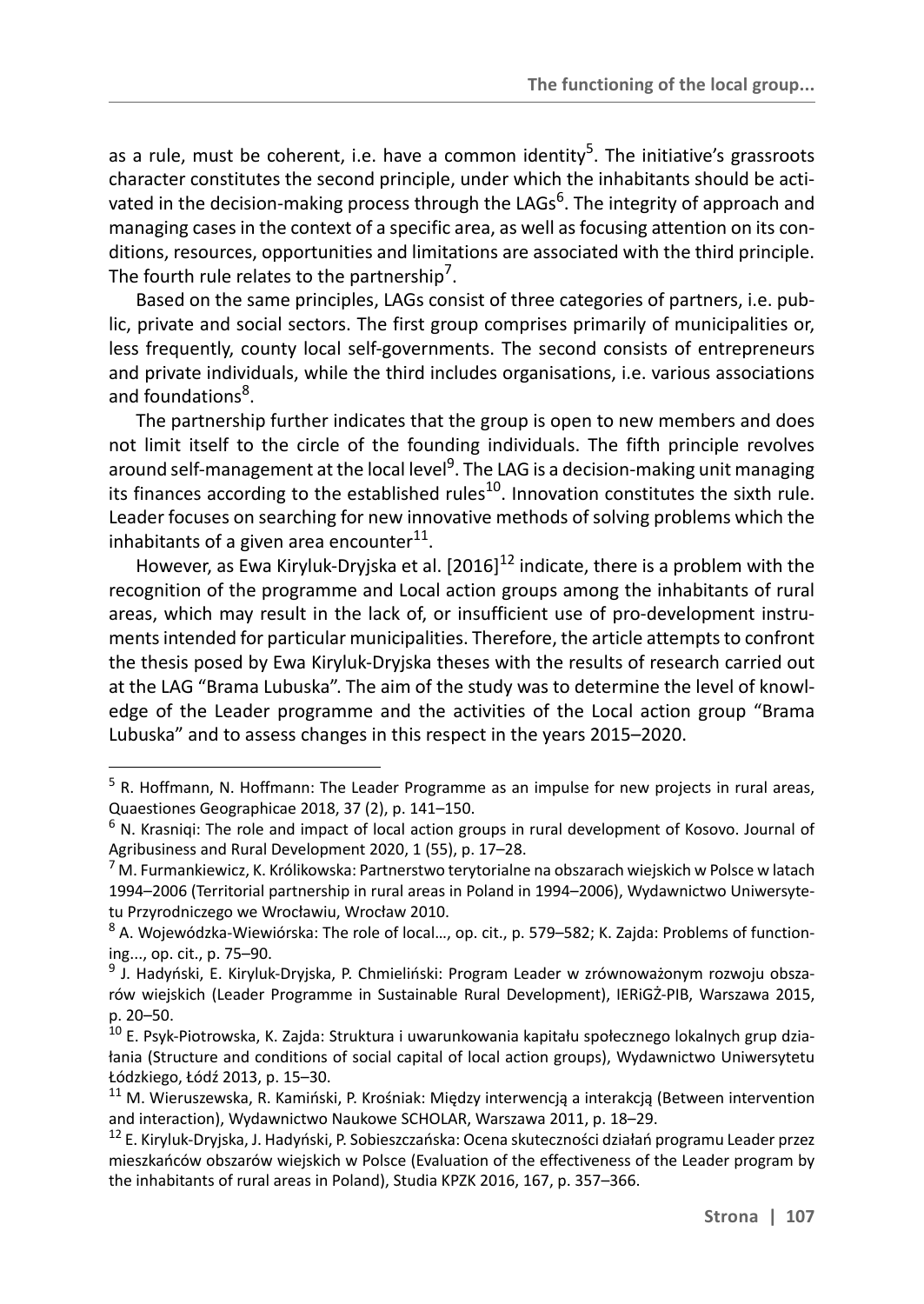#### **Materials and methods**

The paper is based on the study by Jakub Hadyński et al. [2015], illustrating the opinion of the inhabitants about the Local Action Group and the Leader programme. The survey, conducted in two periods, was attended by 200 random persons from a deliberately selected area of 14 municipalities forming the LAG "Brama Lubuska"<sup>13</sup>. The sample was representative in 5 out of 7 survey groups (Table 2). Indeed, the 60+ and 16–19 groups were not 100% representative of the respective fractions.

This is due to the fact that programmes under the Leader initiative mostly refer to unemployed people and their main objective is activation and/or assistance in expanding their activities. The study was also to focus on reaching young people - potential beneficiaries of Leader programmes.

The study was conducted at the turn of August and September in 2015 and 2020, in a paper form (direct form), covering the inhabitants from the member communes. The source material were the results questionnaires results. Groups in both periods did not overlap and numbered 100 each. In order to obtain a uniform evaluation of the results in the 2020 survey, residents of the Łagów municipality were omitted, as in 2015 they were not part of the association. The survey consisted of three parts. The first one related to the development of individual municipalities, the second – the knowledge of the Local action group "Brama Lubuska" and the Leader programme, while the third part consisted of the respondent's metrics, which made it possible to create age groups according to the BDL numbering. Each of the respondents independently completed the questionnaire.

The study makes use of literature on rural development, Rural Development Programme for 2007–2013 and 2014–2020, Leader programme, and operation of the Local Action Group. Furthermore, the paper includes references to the Local Development Strategy of the LAG "Brama Lubuska" (2007–2013 Local Development Strategy "Działaj z Nami" of the LAG<sup>14</sup>, 2014–2020 Local Development Strategy of the LAG "Brama Lubuska<sup>"15</sup>), evaluation reports and information leaflets.

#### **Research results and discussion**

The LAG "Brama Lubuska" was established in 2007 and is located in the Lubuskie Voivodeship, accounting for 23.5% of its surface area of Gorzów and Zielona Góra subregions. Moreover, it borders with Wielkopolskie Voivodeship from the east. The Association has a huge tourist, localisation and agricultural potential. In the area of the

<sup>&</sup>lt;sup>13</sup> Bledzew, Międzyrzecz, Przytoczna, Pszczew, Skwierzyna, Dobiegniew, Drezdenko, Stare Kurowo, Strzelce Krajeńskie, Zwierzyn, Lubrza, Łagów, Skąpe, Szczaniec, Świebodzin (excluding the city of Świebodzin).

<sup>&</sup>lt;sup>14</sup> Stowarzyszenie LGD Brama Lubuska (The Brama Lubuska LAG Association): Lokalna Strategia Rozwoju LGD "Działaj z Nami" 2007-2013 (Local Development Strategy of the LAG "Działaj z Nami" 2007– –2013), http://www.lgddzn.pl/files/2014/lsr/lsr.doc (access: 20.12.2020).

<sup>&</sup>lt;sup>15</sup> Stowarzyszenie LGD Brama Lubuska (The Brama Lubuska LAG Association): Lokalna Strategia Rozwoju LGD "Brama Lubuska" 2014–2020 (2014–2020 Local Development Strategy of the LAG "Brama Lubuska"), http://www.lgddzn.pl/files/lsr/lsr\_bl\_30\_01\_2020.pdf (access: 20.12.2020).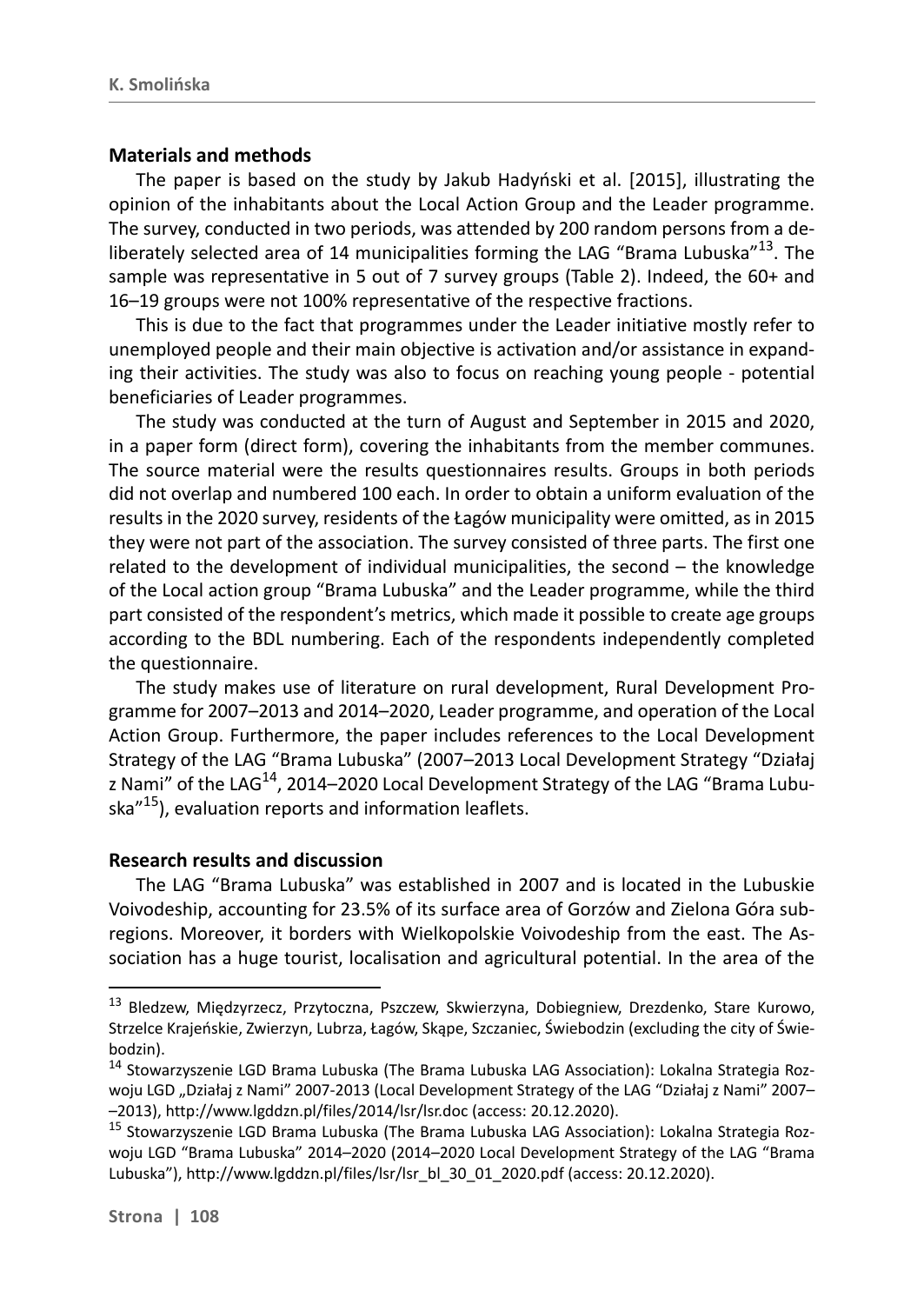Association there are many forms of nature conservation and historical monuments. Moreover, the LAG is located at the crossing of two important national roads – A2 freeway and S3 expressway. The area is favourably located and well connected with larger towns, as they are in close proximity to the communes comprising the Association. However, the demographic situation of the municipalities forming the LAG is deteriorating from year to year: the number of population has decreased (125 919 persons in 2019, no data for 2020), while the processes of ageing<sup>16</sup> and dynamic emigration of the population are progressing. Furthermore, in 2010, the rate of the natural increase assumed a negative value.

**Table 2.** Characteristics of respondents by age, education, and socio-professional activity in 2015 and 2020

|                             | 2015<br>$n = 100$<br>[%] | 2020<br>$n = 100$<br>[%] | Average of years<br>2015 and 2020 |  |  |
|-----------------------------|--------------------------|--------------------------|-----------------------------------|--|--|
| Age                         |                          |                          |                                   |  |  |
| $16 - 19$                   | $\overline{7}$           | 11                       | 9,0                               |  |  |
| $20 - 24$                   | 10                       | 9                        | 9,5                               |  |  |
| $25 - 34$                   | 21                       | 20                       | 20,5                              |  |  |
| $35 - 44$                   | 20                       | 20                       | 20,0                              |  |  |
| $45 - 54$                   | 15                       | 16                       | 15,5                              |  |  |
| $55 - 64$                   | 17                       | 18                       | 17,5                              |  |  |
| over <sub>65</sub>          | 10                       | 6                        | 8,0                               |  |  |
| Education                   |                          |                          |                                   |  |  |
| Primary                     | 8                        | 6                        | 7,0                               |  |  |
| Lower secondary school      | 5                        | 3                        | 4,0                               |  |  |
| Vocational                  | 20                       | 25                       | 22,5                              |  |  |
| Secondary                   | 20                       | 15                       | 17,5                              |  |  |
| Higher vocational           | 30                       | 31                       | 30,5                              |  |  |
| Higher                      | 17                       | 20                       | 18,5                              |  |  |
| Socio-professional activity |                          |                          |                                   |  |  |
| Student                     | 17                       | 30                       | 23,5                              |  |  |
| Unemployed                  | 8                        | 6                        | 7,0                               |  |  |
| Pensioner                   | 10                       | 6                        | 8,0                               |  |  |
| Employed                    | 65                       | 58                       | 61,5                              |  |  |

Source: own study based on the survey results.

<sup>16</sup> Population according to age: 2007: pre-working – 14%, working – 69%, retirement – 17%, 2019: preworking – 15%, working – 64%, retirement – 21% [BDL, GUS 2020].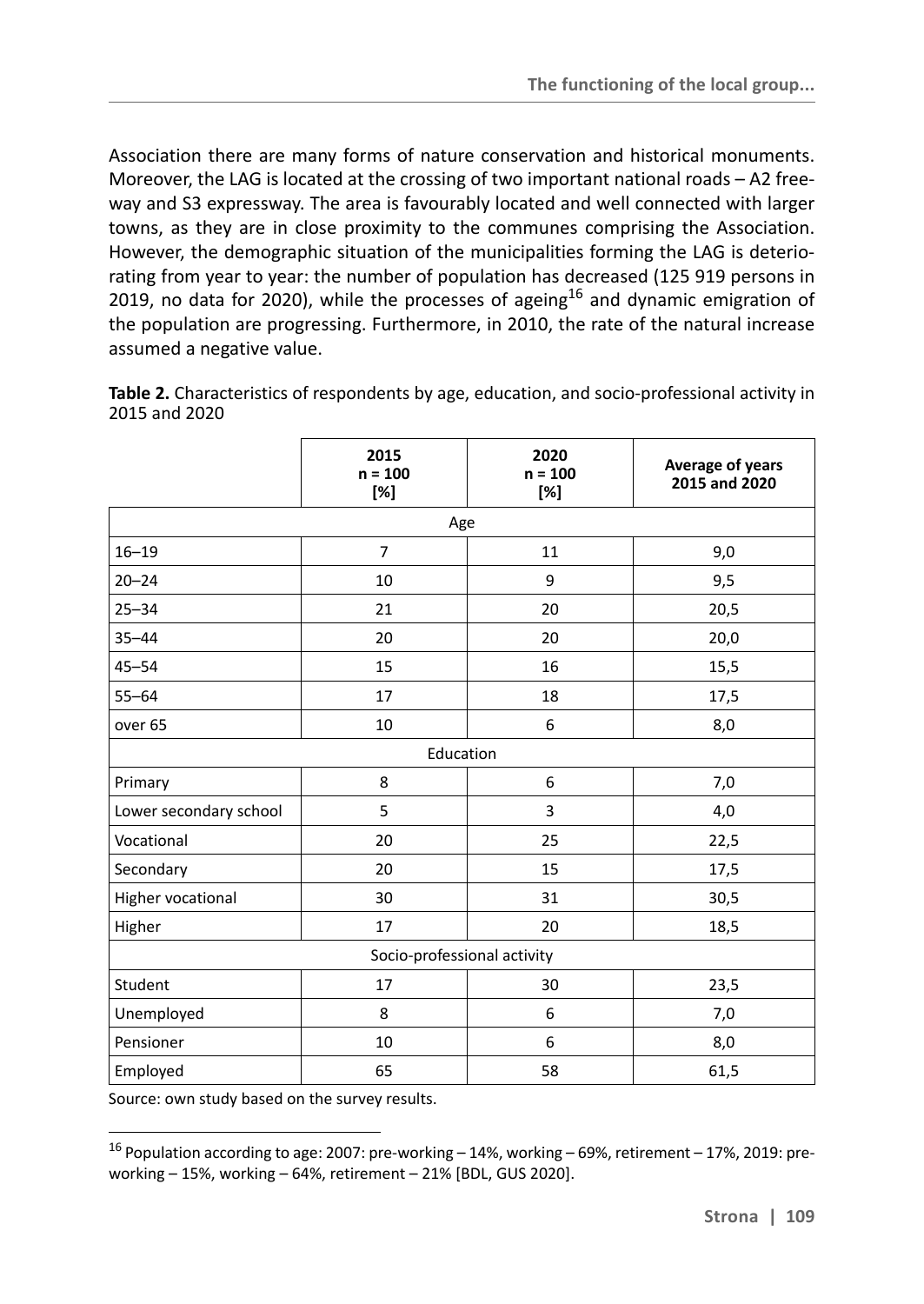Both in 2015 and 2020, more than half of the respondents were women. In 2015, 51% of respondents aged 20–44 while 49% of surveyed individuals aged 16–19 and 45–64. In most cases, the respondents were characterised by higher vocational (30%), vocational (20%) and secondary education (20%). The largest socio-professional group participating in the study consisted of employed persons (65%), while the least numerous were the unemployed (8%). In 2020, the structure of the population participating in the study was similar. The majority of respondents were characterised by higher vocational (31%), vocational (25%) and higher education (20%). More than 56% of surveyed individuals were people aged 25–44. The employed accounted for 58%, while 30% were studying at school or university. The survey was the least frequently participated by the unemployed and retired persons (6% each).

The respondents positively assessed the level of municipal development. It is possible to observe a certain shift in particular years. In 2020, the respondents were more inclined to indicate good and very good assessments than in 2015 (Figure 1).





A similar situation occurred in relation to indicating the investments conducted in municipalities and determining the degree of satisfaction with their implementation. In 2015, the respondents demonstrated an average level of interest in investments implemented in the municipality. 56% of the respondents stated that they had heard about new investments, yet only 48% indicated examples of such initiatives. In turn, in 2020, as many as 60% of inhabitants had heard about the investments, while 58% were able to point those implemented by the municipality, which indicates that the level of knowledge and interest in the municipal development is increasing (Figure 2). Investments most often indicated by inhabitants include: reconstruction of pavements, cycle paths and village halls.

From 2015 to 2020, municipalities launched a more dynamic promotion of their investments. Most of them were active in social media and maintained their own websites.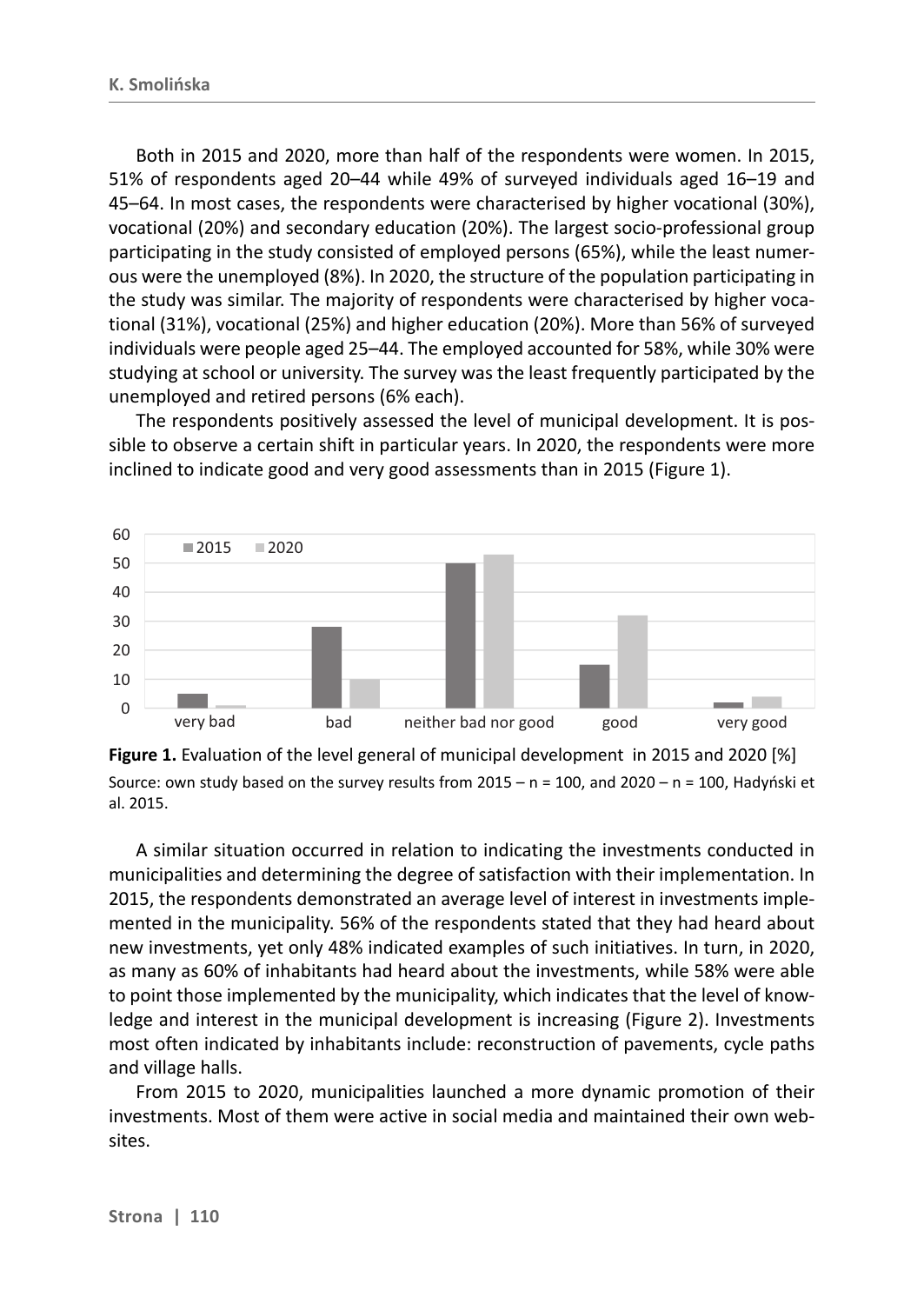

**Figure 2.** The level of respondents' satisfaction with general investments implemented in the municipality in 2015 and 2020 [%]

Source: own study based on the survey results from 2015 –  $n = 100$ , and 2020 –  $n = 100$ , Hadyński et al. 2015.

The study furthermore indicated rising knowledge of the Leader programme. In 2020, 58% of the respondents stated that they are acquainted with the Leader programme, which, compared to 2015, constitutes an increase of 8 percentage point (p.p.) (Figure 3). It is also worth indicating that, among people familiar with the Leader programme in 2015, the largest group consisted of persons aged 25–44, with higher education (73%), higher vocational education (71%) and employed (61%) $^{17}$ . However, in 2020. the highest knowledge was demonstrated by young individuals aged 18–35 (70%), studying (58%) and employed (70%), with higher or secondary education (60% each). The respondents indicated media, leaflets and information obtained in the municipal offices, as well as the headquarters of the Local action groupas their primary sources of information. Moreover, the majority of the surveyed individuals expressed an opinion that the Leader initiative should focus primarily on social development.





Source: own study based on the survey results from 2015 – n = 100, and 2020 – n = 100, Hadyński et al. 2015.

<sup>&</sup>lt;sup>17</sup> Structure of the population who did and did not hear about the Leader programme. Each category  $= 100\%$ .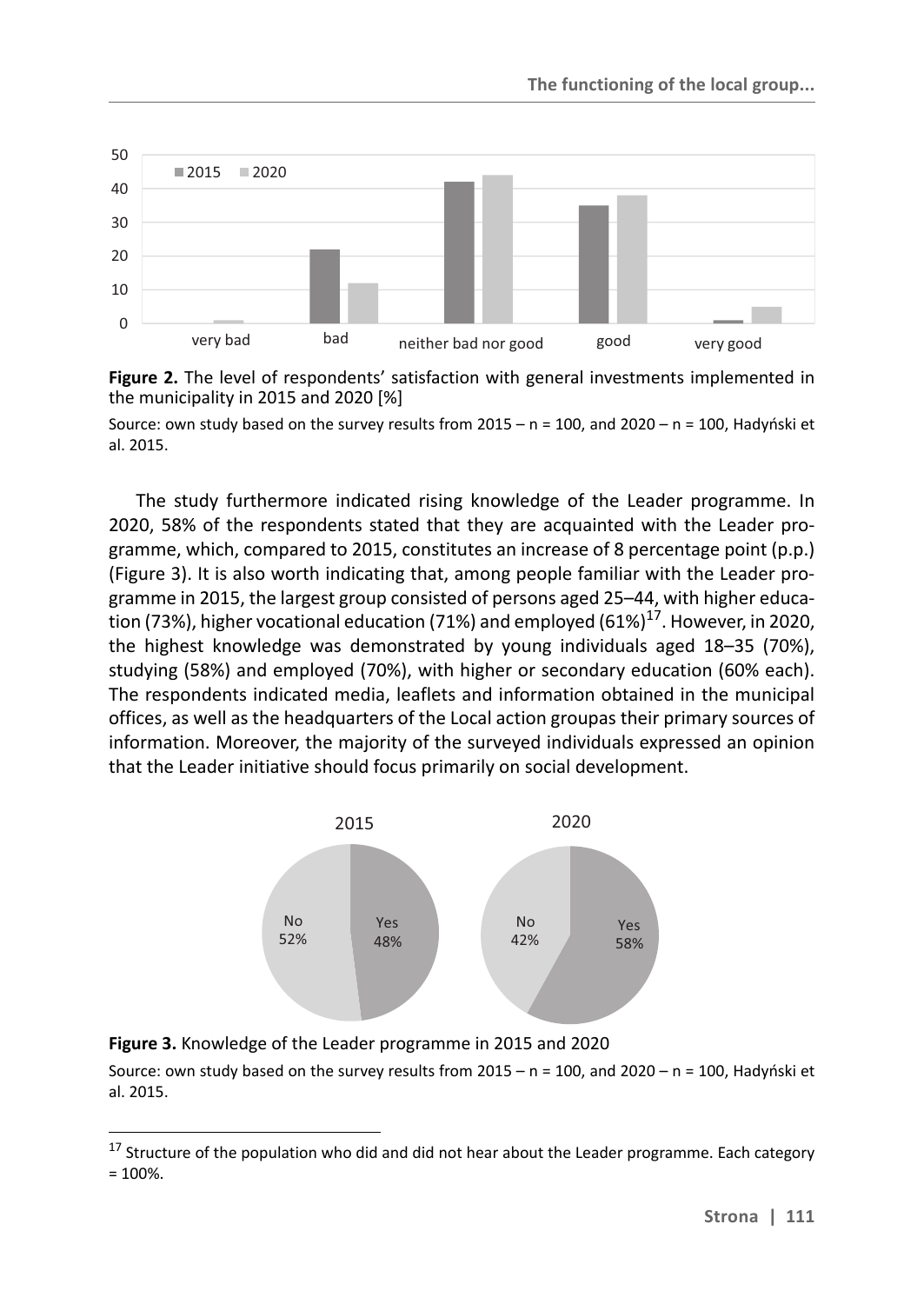

**Figure 4.** Knowledge of the activity of the Local action group "Brama Lubuska" in 2015 and 2020

Source: own study based on the survey results from 2015 – n = 100, and 2020 – n = 100, Hadyński et al. 2015.

An upward trend occurred also in the case of the LAG "Brama Lubuska". In 2020, more than half of the respondents claimed that can describe what the LAG does yet only 43% were able to indicate examples of projects. In comparison, in 2015, there were only 14 of them (Figure 4). Similarly to the knowledge of the Leader programme, persons with higher education, studying, employed and aged 25–44 were acquainted with the LAGs.



**Figure 5.** Assessment of the activity of the Local action group "Brama Lubuska" by respondents in 2015 and 2020 [%]

Source: own study based on the survey results from 2015 – n = 100, and 2020 – n = 100, Hadyński et al. 2015.

Nevertheless, it should be indicated that, in both study periods, the activity of the Local action group "Brama Lubuska" was assessed positively. In 2020, it is possible to observe a shift towards a good assessment. The respondents evaluated the quality of the LAGs' advisory services, as well as the quality of assistance in completing the applications (Figure 5).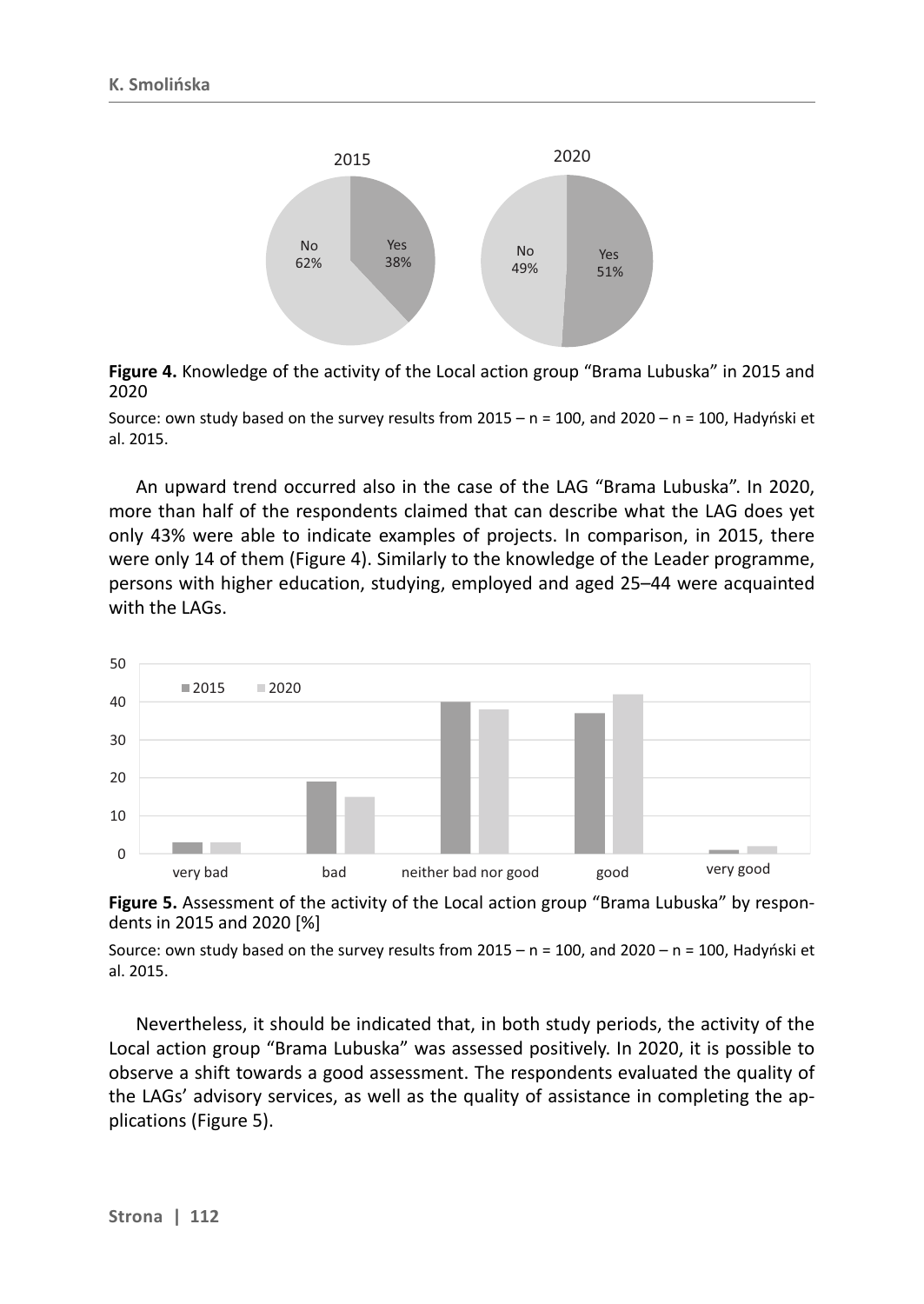### **Conclusions**

The LAG "Brama Lubuska" area is an area with great tourist, localisation and agricultural potential, but still struggling with demographic problems. Still more people leave the area than live in it. As Szaban  $[2019]^{18}$  points out, an opportunity for the area is the increase in the quality of technical infrastructure, the opening and development of new companies, as well as activation and social security.

The residents more frequently recognise the Leader programme, as well as are able to identify actions and projects undertaken by the Local Action Group. With regard to the study by Jakub Hadyński et. al  $[2015]^{19}$ , in which more than 60% of respondents did not possess any knowledge of the Leader initiative, it should be considered a satisfactory result. This may indicate an increase in the awareness and knowledge of the residents, which, as Julita Orłowska  $[2018]^{20}$  and Jacek Chądzyński et al.  $[2007]^{21}$  claim, constitutes one of the basic factors of local development. In their research, Ewa Kiryluk-Dryjska et al.  $[2016]^{22}$  indicate that the wide dissemination of information on the Leader initiative by Local Action Groups, potentially "inspiring the inhabitants of rural areas to increase the entrepreneurship, is also of great importance in raising awareness"<sup>23</sup>. With regard to the significant potential of the areas of the LAG "Brama Lubuska", such a popularisation may become crucial for its dynamic development.

#### **References**

- Chądzyński J., Nowakowska A., Przygodzki Z.: Region i jego rozwój w warunkach globalizacji (The region and its development in the conditions of globalization), Wydawnictwo CeDeWu Sp. z o.o., Łódź 2007.
- Furmankiewicz M., Królikowska K.: Partnerstwo terytorialne na obszarach wiejskich w Polsce w latach 1994-2006 (Territorial partnership in rural areas in Poland in 1994–2006), Wydawnictwo Uniwersytetu Przyrodniczego we Wrocławiu, Wrocław 2010.

 $18$  D. Szaban: Poziom życia w powiatach województwa lubuskiego (The standard of living in the poviats of the Lubuskie Voivodeship), Wiadomości Statystyczne. The Polish Statistician 2019, 64 (11), p. 25–41.<br><sup>19</sup> J. Hadvński, E. Kiryluk-Dryjska, P. Chmieliński: Program Leadear..., op. cit., p. 20–100.

<sup>&</sup>lt;sup>20</sup> J. Orłowska: Czynniki i bariery rozwoju lokalnego. [W:] Współczesne problemy ekonomiczne w badaniach młodych naukowców. Tom 1. Wzrost, rozwój i polityka gospodarcza (Factors and barriers of local development. [In] E. Gruszewska, K. Karpińska, A. Protasiewicz (eds.): Contemporary economic problems in research by young scientists. Volume 1. Growth, development and economic policy. PTE. Białystok 2018, p. 44–56.<br><sup>21</sup> J. Chądzyński, A. Nowakowska, Z. Przygodzki: Region i jego rozwój w warunkach globalizacji (The

region and its development in the conditions of globalization), Wydawnictwo CeDeWu Sp. z o.o., Łódź 2007.

<sup>22</sup> E. Kiryluk-Dryjska, J. Hadyński, P. Sobieszczańska: Ocena skuteczności działań programu Leader przez mieszkańców obszarów wiejskich..., op. cit., p. 357–366.<br><sup>23</sup> Ibidem. p. 365.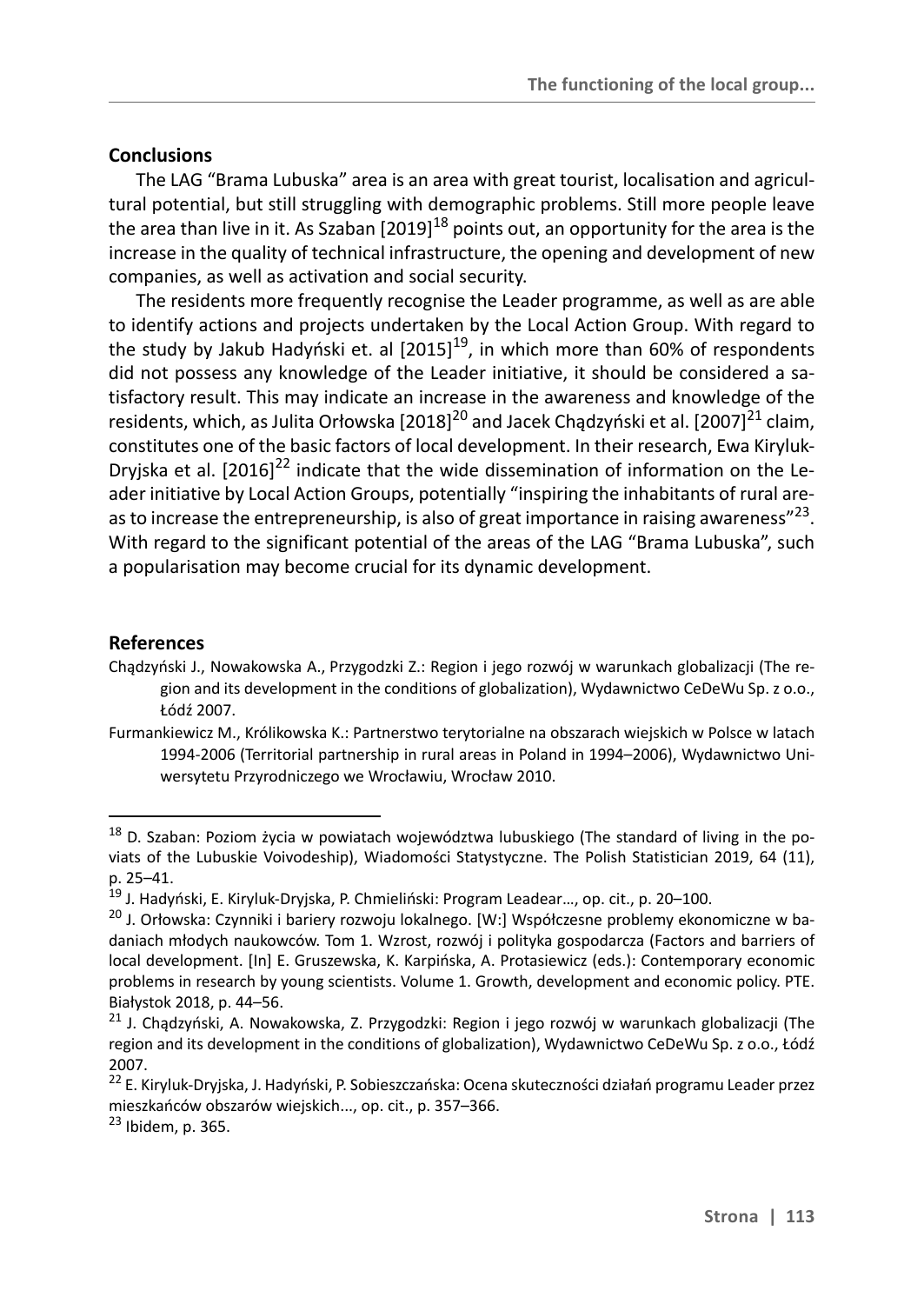- Hadyński J., Kiryluk-Dryjska E., Chmieliński P.: Program Leader w zrównoważonym rozwoju obszarów wiejskich (Leader Programme in Sustainable Rural Development), IERiGŻ-PIB, Warszawa 2015.
- Hoffmann R., Hoffmann N.: The Leader Programme as an impulse for new projects in rural areas, Quaestiones Geographicae 2018, 37 (2), p. 141–150.
- Kiryluk-Dryjska E., Hadyński J., Sobieszczańska P.: Ocena skuteczności działań programu Leader przez mieszkańców obszarów wiejskich w Polsce (Evaluation of the effectiveness of the Leader program by the inhabitants of rural areas in Poland), Studia KPZK 2016, 167, p. 357–366.
- Krasniqi N.: The role and impact of local action groups in rural development of Kosovo. Journal of Agribusiness and Rural Development 2020, 1 (55), p. 17–28.
- LDB (Local Data Bank) GUS: Ludność (Population), https://bdl.stat.gov.pl/BDL/dane/podgrup/temat (access: 20.12.2020).
- MRiRW (Ministerstwo Rolnictwa i Rozwoju Wsi, Ministry of Agriculture and Rural Development): Plan Rozwoju Obszarów Wiejskich na lata 2004-2006 (Rural Development Plan 2004-2006), http:// eko.org.pl/lkp/poradniki/prow\_plus.pdf, (access: 20.12.2020).
- Nedelcua A., Tatarub A., Subićc J., Kuzmand B.: The Local Action Group, Local Sevelopment Model based on community. Case study LGA "Land of Vineyards and Wine" Vrancea. Procedia Economics and Finance 2015, 22, p. 706–715.
- Orłowska J.: Czynniki i bariery rozwoju lokalnego. [W:] Współczesne problemy ekonomiczne w badaniach młodych naukowców. Tom 1. Wzrost, rozwój i polityka gospodarcza (Factors and barriers of local development. [In] E. Gruszewska, K. Karpińska, A. Protasiewicz (eds.): Contemporary economic problems in research by young scientists. Volume 1. Growth, development and economic policy), PTE Białystok 2018, p. 44–56.
- PROW 2014–2020 (RDP 2014–2020). Program Rozwoju Obszarów Wiejskich 2014–2020 Województwo Świętokrzyskie**.** Wsparcie dla rozwoju lokalnego w ramach inicjatywy LEADER (RLKS) (Rural Development Program 2014–2020 – Świętokrzyskie Voivodeship. Support for local development under the LEADER initiative), http://www.prow2014-2020.sbrr.pl/dzialania/wsparciedla-rozwoju-lokalnego-w-ramach-inicjatywy-leader-rlks, (access: 20.12.2020).
- Psyk-Piotrowska E., Zajda K.: Struktura i uwarunkowania kapitału społecznego lokalnych grup działania (Structure and conditions of social capital of local action groups), Wydawnictwo Uniwersytetu Łódzkiego, Łódź 2013.
- Reijnen J.: The role of local authorities in fostering local initiatives. [In] Local initiatives. Alternative path for development, ed. Sutton A., p. 55–57. Press Interuniversitaires Europeennes 1987.
- SBRR: Informacje o Leader (Information about Leader), http://www.prow2007.sbrr.pl/index,32,60,pl. html (access: 20.12.2020).
- Stowarzyszenie LGD Brama Lubuska (The Brama Lubuska LAG Association): Lokalna Strategia Rozwoju LGD "Działaj z Nami" 2007–2013 (Local Development Strategy of the LAG "Act with Us" 2007- -2013), http://www.lgddzn.pl/files/2014/lsr/lsr.doc, (access: 20.12.2020).
- Stowarzyszenie LGD Brama Lubuska (The Brama Lubuska LAG Association): Lokalna Strategia Rozwoju LGD "Brama Lubuska" 2014–2020 (2014–2020 Local Development Strategy of the LAG "Brama Lubuska"), http://www.lgddzn.pl/files/lsr/lsr\_bl\_30\_01\_2020.pdf (access: 20.12.2020).
- Szaban D.: Poziom życia w powiatach województwa lubuskiego (The standard of living in the poviats of the Lubuskie Voivodeship), Wiadomości Statystyczne. The Polish Statistician 2019, 64 (11), p. 25–41.
- Volk A., Bojnec S.: Local action groups and the LEADER co-financing of rural development projects in Slovenia, Agricultural Economics 2014, 60 (8), p. 364–375.
- Wieruszewska M., Kamiński R., Krośniak P.: Między interwencją a interakcją (Between intervention and interaction), Wydawnictwo Naukowe SCHOLAR, Warszawa 2011.